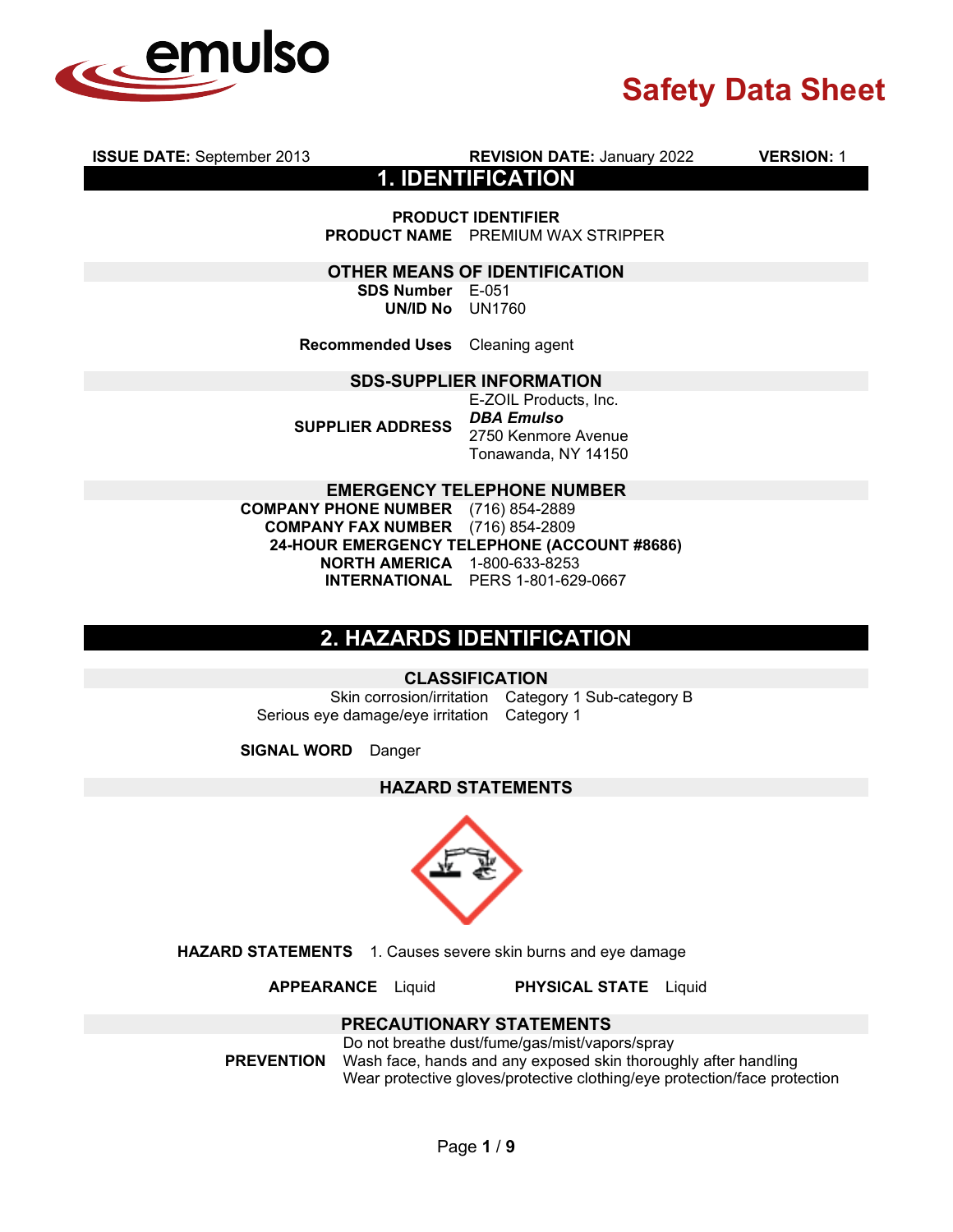

| <b>RESPONSE</b>                                          | Immediately call poison center or doctor/ physician.                                                                                                                           |  |
|----------------------------------------------------------|--------------------------------------------------------------------------------------------------------------------------------------------------------------------------------|--|
|                                                          | <b>IF SWALLOWED</b> Rinse mouth. Do NOT induce vomiting                                                                                                                        |  |
| <b>IF IN EYES</b>                                        | Rinse cautiously with water for several minutes. Remove contact lenses, if<br>present and easy to do. Continue rinsing Immediately call a poison center<br>or doctor/physician |  |
| <b>IF ON SKIN/HAIR</b>                                   | Remove/Take off immediately all contaminated clothing. Rinse skin with<br>water/shower Wash contaminated clothing before reuse                                                 |  |
| <b>IF INHALED</b>                                        | Remove victim to fresh air and keep at rest in a position comfortable for<br>breathing Immediately call a poison center or doctor/physician                                    |  |
| <b>IF EXPOSED/CONCERNED</b>                              | Get medical advice/ attention.                                                                                                                                                 |  |
| <b>STORAGE</b>                                           | Store locked-up. Keep away from children.                                                                                                                                      |  |
| <b>DISPOSAL</b>                                          | Dispose of contents/container to an approved waste disposal plant.                                                                                                             |  |
| <b>HAZARDS NOT OTHERWISE</b><br><b>CLASSIFIED (HNOC)</b> | May be harmful if swallowed                                                                                                                                                    |  |
| <b>OTHER INFORMATION</b>                                 | Harmful to aquatic life with long lasting effects.                                                                                                                             |  |

## **3. COMPOSITION/INFORMATION ON INGREDIENTS**

| <b>CHEMICAL NAME</b>    | <b>CAS NUMBER</b> | WEIGHT - % |
|-------------------------|-------------------|------------|
| Monoethanolamine        | 141-43-5          | $5-10$     |
| Glycol Ether EB         | 111-76-2          | $1 - 10$   |
| Potassium hydroxide     | 1310-58-3         | $1 - 5$    |
| <b>Tetrasodium EDTA</b> | 64-02-8           | $1 - 5$    |
| Ammonium Hydroxide      | 7664-41-7         | <1         |

\*\*If Chemical Name/CAS No is "proprietary" and/or Weight-% is listed as a range, the specific chemical identity and/or percentage of composition has been withheld as a trade secret.\*\*

## **4. FIRST-AID MEASURES**

#### **DESCRIPTION OF FIRST AID MEASURES**

**GENERAL ADVICE** Provide this SDS to medical personnel for treatment.

**EYE CONTACT** IF IN EYES: Rinse cautiously with water for several minutes. Remove contact lenses, if present and easy to do. Continue rinsing. Immediately call a poison center or doctor/physician.

**SKIN CONTACT** IF ON SKIN (or hair): Remove/Take off immediately all contaminated clothing. Rinse skin with water/shower. Immediately call a poison center or doctor/physician. Wash contaminated clothing before reuse.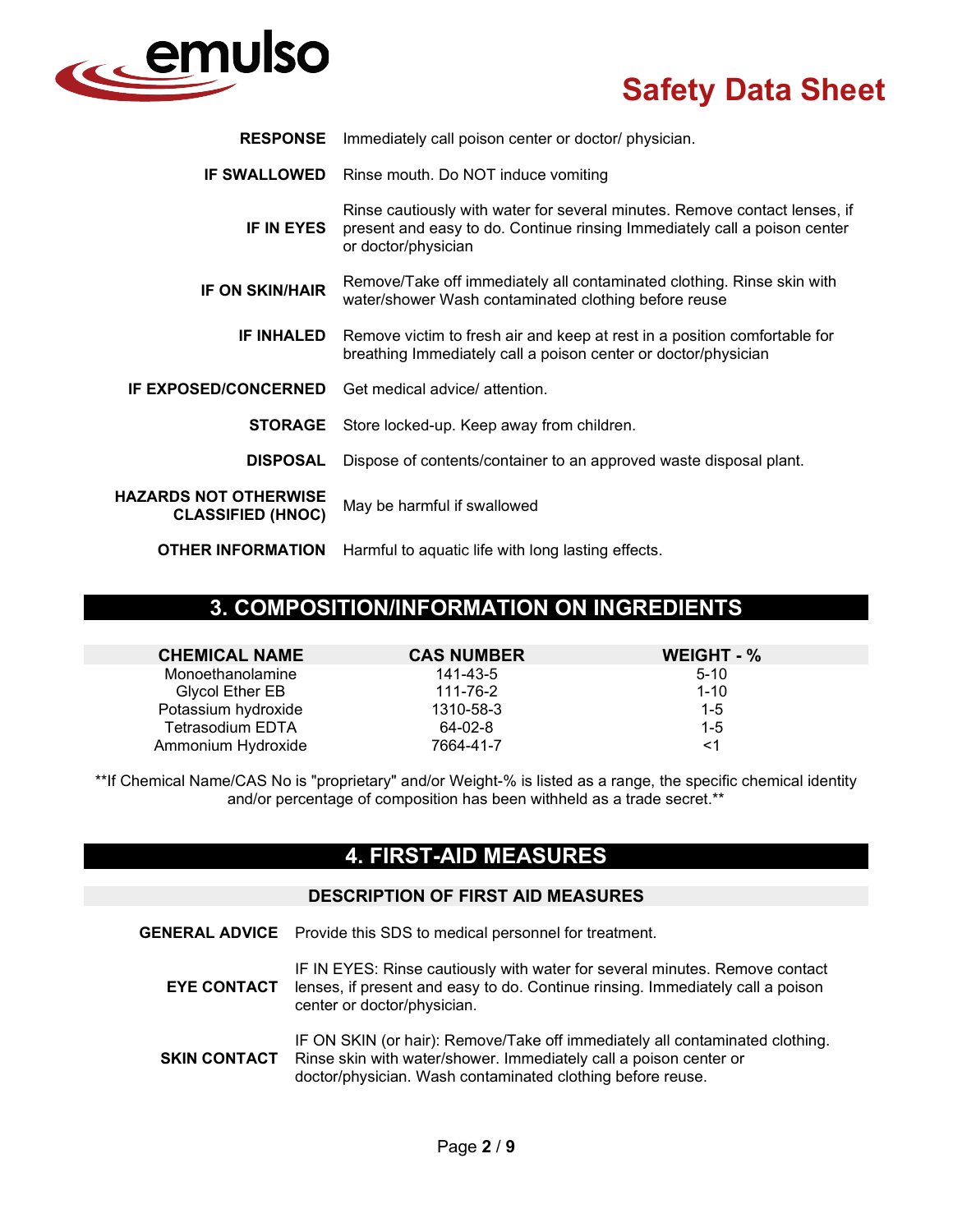

**INHALATION** IF INHALED: Remove victim to fresh air and keep at rest in a position comfortable for breathing. Immediately call a poison center or doctor/physician.

**INGESTION** IF SWALLOWED: Rinse mouth. Do NOT induce vomiting.

#### **POTENTIAL ACUTE HEALTH EFFECTS**

*Most important symptoms and effects, both acute and delayed*

**SYMPTOMS** Causes severe skin burns and eye damage. May be harmful if swallowed.

**NOTES TO PHYSICIAN** Treat symptomatically

## **5. FIRE-FIGHTING MEASURES**

**SUITABLE EXTINGUISHING MEDIA** Use extinguishing measures that are appropriate to local circumstances and the surrounding environment.

**UNSUITABLE EXTINGUISHING MEDIA** None known

**SPECIFIC HAZARDS ARISING FROM CHEMICAL** Not determined

#### **PROTECTIVE EQUIPMENT AND PRECAUTIONS FOR FIRE-FIGHTERS**

As in any fire, wear self-contained breathing apparatus pressure-demand, MSHA/ NIOSH (approved and equivalent) and full protective gear.

## **6. ACCIDENTAL RELEASE MEASURES**

#### **PERSONAL PRECAUTIONS, PROTECTIVE EQUIPMENT AND EMERGENCY PROCEDURES**

**PERSONAL PRECAUTIONS** Use personal protective equipment as required. **ENVIRONMENTAL PRECAUTIONS** See Section 12 for additional Ecological Information.

#### **METHODS AND MATERIALS FOR CONTAMINATION AND CLEAN-UP**

**CONTAMINATION** Prevent further leakage or spillage is safe to do so **CLEAN-UP** Keep in suitable, closed containers for disposal.

## **7. HANDLING AND STORAGE**

#### **PRECAUTIONS FOR SAFE HANDLING**

**PROTECTIVE MEASURES** Handle in accordance with good industrial hygiene and safety practice. Do not breathe dust/fume/gas/mist/vapors/spray. Wash face, hands, and any exposed skin thoroughly after handling. Wear protective gloves/protective clothing and eye/face protection.

#### **CONDITIONS FOR SAFE STORAGE (INCLUDING ANY INCOMPATIBILITIES)**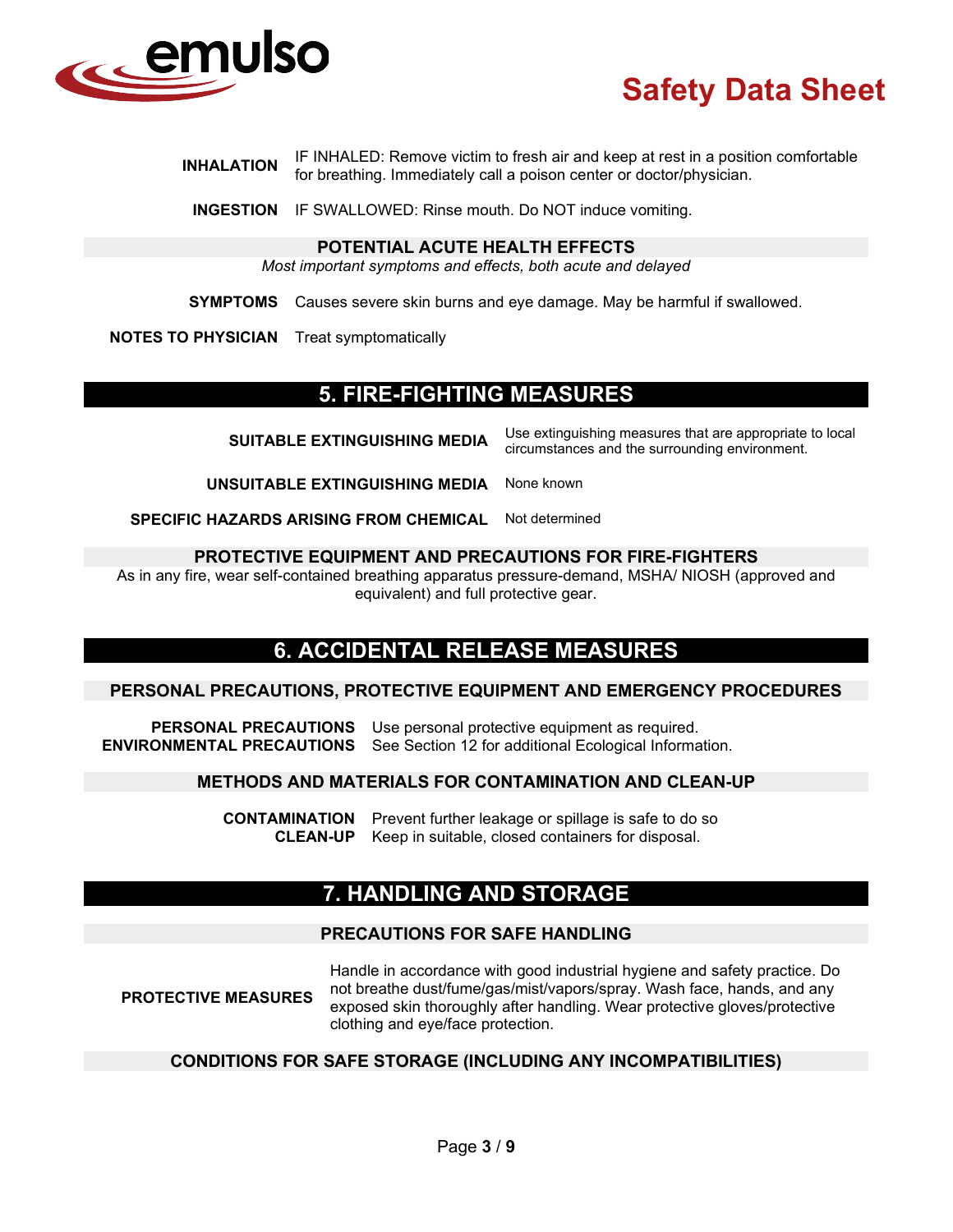

**STORAGE CONDITIONS** Keep containers tightly closed in a dry, cool and well-ventilated place. Store locked up.

**INCOMPATIBLE MATERIALS** None known based on information supplied.

## **8. EXPOSURE CONTROLS/PERSONAL PROTECTION**

#### **EXPOSURE GUIDELINES**

| <b>Chemical Name</b>             | <b>ACGIH TLV</b> | <b>OSHA PEL</b>               | <b>NIOSH IDLH</b> |
|----------------------------------|------------------|-------------------------------|-------------------|
| Monoethanolamine                 | STEL: 6 ppm      | TWA: 3 ppm                    | IDLH: 30 ppm      |
| 141-43-5                         | TWA: 3 ppm       | TWA: 6 mg/m3 (vacated)        | TWA: 3 ppm        |
|                                  |                  | TWA: 3 ppm (vacated)          | TWA: 8 mg/m3      |
|                                  |                  | TWA: 8 mg/m3 (vacated)        | STEL: 6 ppm       |
|                                  |                  | STEL: 6 ppm                   | STEL: 15 mg/m3    |
|                                  |                  | (vacated) STEL: 15            |                   |
|                                  |                  | mq/m3                         |                   |
| Potassium hydroxide<br>1310-58-3 | Ceiling: 2 mg/m3 | (vacated) Ceiling: 2<br>mg/m3 | Ceiling: 2 mg/m3  |
| Ammonium Hydroxide               | STEL: 35 ppm     | TWA: 50 ppm                   | IDLH: 300 ppm     |
| 7664-41-7                        | TWA: 25 ppm      | TWA: 35 mg/m3                 | TWA: 25 ppm       |
|                                  |                  | (vacated) STEL: 35 ppm        | TWA: 18 mg/m3     |
|                                  |                  | (vacated) STEL: 27            | STEL: 35 ppm      |
|                                  |                  | mg/m3                         | STEL: 27 mg/m3    |

**ENGINEERING CONTROLS:** Apply technical measures to comply with the occupational exposure limits.

#### **INDIVIDUAL PROTECTION MEASURES**

**EYE/FACE PROTECTION** Refer to 29 CFR 1910.133 for eye and face protection regulations. **SKIN/BODY PROTECTION** Refer to 29 CFR 1910.138 for appropriate skin and body protection.<br>**RESPIRATORY PROTECTION** Refer to 29 CFR 1910.134 for respiratory protection requirements. Refer to 29 CFR 1910.134 for respiratory protection requirements. **GENERAL HYGIENE** Handle in accordance with good industrial hygiene and safety practice.

### **9. PHYSICAL AND CHEMICAL PROPERTIES**

**PHYSICAL STATE** Liquid **APPERANCE** According to product specification **COLOR** Not determined<br>**ODOR** Not determine **ODOR** Not determined **ODOR THRESHOLD** Not determined **pH** Not determined<br>**INT** Not determined **MELTING POINT/FREEZING POINT BOILING POINT/BOILING RANGE** Not determined **FLASH POINT** Not determined **EVAPORATION RATE** Not determined **FLAMMABILITY (SOLID, GAS)** Not determined **UPPER FLAMMABILITY LIMITS** Not determined **LOWER FLAMMABILITY LIMITS** Not determined **VAPOR PRESSURE** Not determined **SPECIFIC GRAVITY** Not determined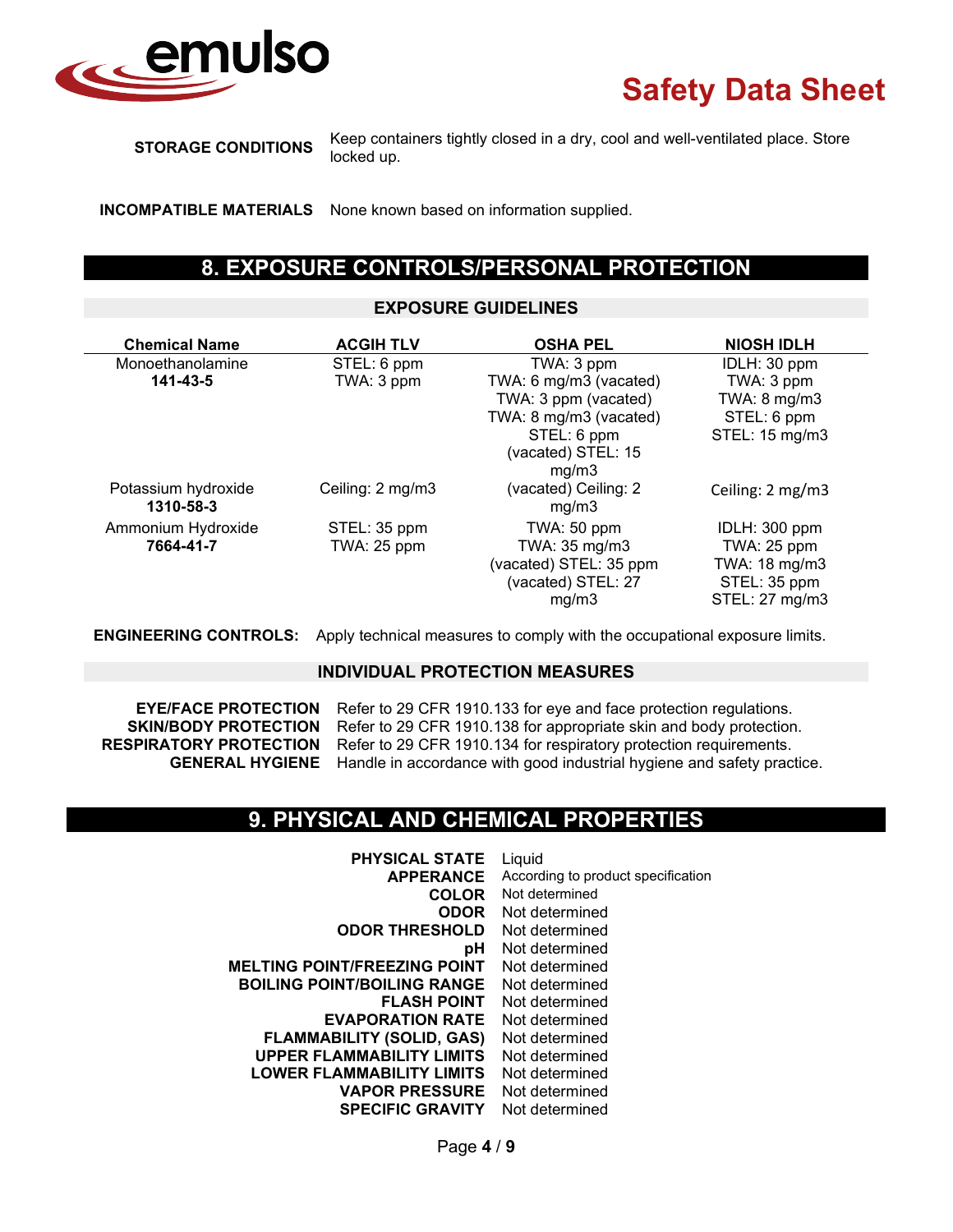

**RELATIVE DENSITY** Not determined **WATER SOLUBILITY PARTITION COEFFICIENT** Not determined **N-OCTANOL/ WATER** Not determined **AUTO-IGNITION TEMPERATURE** Not determined **DECOMPOSITION TEMPERATURE** Not determined **VISCOSITY** Not determined

### **10. STABILITY AND REACTIVITY**

**POSSIBILITY OF HAZARDOUS REACTIONS HAZARDOUS DECOMPOSITION PRODUCTS** None known based on information supplied.

**REACTIVITY** Not reactive under normal conditions<br>**CHEMICAL STABILITY** Stable under recommended storage Stable under recommended storage conditions<br>None under normal processing **CONDITIONS TO AVOID** Keep out of reach of children **INCOMPATIBLE MATERIALS** None known based on information supplied.

## **11. TOXICOLOGICAL INFORMATION**

*Information on likely routes of exposure.* **EYE CONTACT** Causes severe eye damage. **SKIN CONTACT** Causes severe skin burns. **INHALATION** Do not inhale. **INGESTION** May be harmful if swallowed.

#### **COMPONENT INFORMATION**

| <b>Chemical Name</b>        | Oral LD50                 | <b>Dermal LD50</b>       | <b>Inhalation LC50</b> |
|-----------------------------|---------------------------|--------------------------|------------------------|
| D-Sodium Silicate Solution  | $= 1153$ mg/kg (Rat)      | $>$ 4640 mg/kg (Rabbit)  |                        |
| 1344-09-8                   |                           |                          |                        |
| Monoethanolamine            | $= 1720$ mg/kg (Rat)      | $= 1$ mL/kg (Rabbit) =   | $= 1720$ mg/kg (Rat)   |
| 141-43-5                    |                           | 1000 mg/kg               |                        |
| Potassium hydroxide         | $= 284$ mg/kg (Rat)       | $\blacksquare$           |                        |
| 1310-58-3                   |                           |                          |                        |
| Tetrasodium EDTA 64-02-8    | $= 1658$ mg/kg (Rat) = 10 | $\blacksquare$           |                        |
|                             | g/kg (Rat)                |                          |                        |
| Sodium xylenesulfonate      | $= 1000$ mg/kg (Rat)      | $\overline{\phantom{a}}$ |                        |
| 1300-72-7                   |                           |                          |                        |
| Ammonium Hydroxide 7664-41- | $=$ 350 mg/kg (Rat)       | -                        | $= 2000$ ppm (Rat) 4 h |
|                             |                           |                          |                        |
| Sodium Glycolate            | $= 7110$ mg/kg (Rat)      | $\blacksquare$           |                        |
| 2836-32-0                   |                           |                          |                        |

**SYMPTOMS** Please see section 4 of this SDS for symptoms.

**CARCINOGENICITY** Based on the information provided, this product does not contain any carcinogens or potential carcinogens as listed by OSHA, IARC or NTP.

**NUMERICAL MEASURES OF TOXICITY-PRODUCT** Not determined.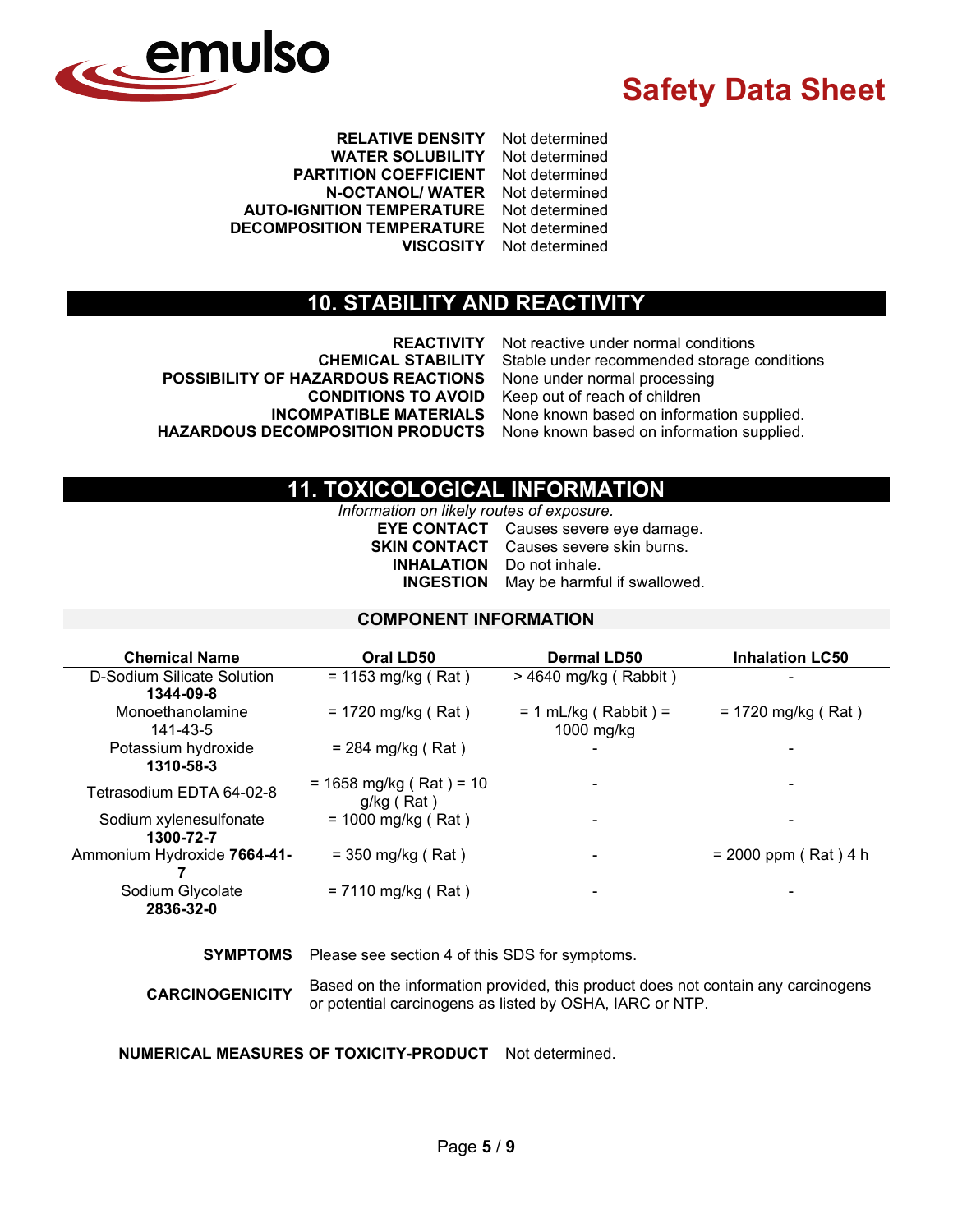

## **12. ECOLOGICAL INFORMATION**

**ECOTOXICITY** Harmful to aquatic life with long lasting effects.

|                                         | <b>ALGAE/</b>                                         |                                                                                                                                                                                                                                                                                                                                                                                                      |                                          |                                                  |
|-----------------------------------------|-------------------------------------------------------|------------------------------------------------------------------------------------------------------------------------------------------------------------------------------------------------------------------------------------------------------------------------------------------------------------------------------------------------------------------------------------------------------|------------------------------------------|--------------------------------------------------|
| <b>CHEMICAL</b><br><b>NAME</b>          | <b>AQUATIC</b><br><b>PLANTS</b>                       | <b>FISH</b>                                                                                                                                                                                                                                                                                                                                                                                          | <b>TOXIC TO</b><br><b>MICROORGANISMS</b> | <b>CRUSTACEA</b>                                 |
| D-Sodium Silicate Solution<br>1344-09-8 |                                                       | 301 - 478: 96 h Lepomis<br>macrochirus mg/L LC50<br>3185: 96 h Brachydanio<br>rerio<br>mg/L LC50 semi-static                                                                                                                                                                                                                                                                                         |                                          | 216:96 h<br>Daphnia<br>magna mg/L<br><b>EC50</b> |
| Monoethanolamine<br>141-43-5            | 15:72 h<br>Desmodesmus<br>subspicatus mg/L<br>EC50    | 200: 96 h Oncorhynchus<br>mykiss mg/L LC50 flow-<br>through 114 - 196: 96 h<br>Oncorhynchus mykiss<br>mg/L LC50 static 3684: 96<br>h Brachydanio rerio mg/L<br>LC50 static 300 - 1000: 96<br>h Lepomis macrochirus<br>mg/L LC50 static 227: 96<br>h                                                                                                                                                  |                                          | 65:48h<br>Daphnia<br>magna mg/L<br>EC50          |
| Potassium hydroxide<br>1310-58-3        |                                                       | Pimephales promelas<br>mg/L LC50 flow-through<br>80: 96 h Gambusia affinis<br>mg/L LC50 static<br>41: 96 h Lepomis                                                                                                                                                                                                                                                                                   |                                          | 610:24 h                                         |
| <b>Tetrasodium EDTA</b><br>64-02-8      | 1.01: 72 h<br>Desmodesmus<br>subspicatus mg/L<br>EC50 | macrochirus mg/L LC50<br>static 59.8: 96 h<br>Pimephales promelas                                                                                                                                                                                                                                                                                                                                    |                                          | Daphnia<br>magna mg/L<br><b>EC50</b>             |
| Ammonium Hydroxide<br>7664-41-7         |                                                       | mg/L LC50 static<br>0.44: 96 h Cyprinus carpio<br>mg/L LC50 0.26 - 4.6: 96<br>h<br>Lepomis macrochirus<br>mg/L LC50 1.19: 96 h<br>Poecilia reticulata mg/L<br>LC50 static 5.9: 96 h<br>Pimephales promelas<br>mg/L LC50 static 1.5: 96 h<br>Poecilia reticulata<br>mg/L LC50 0.73 - 2.35: 96<br>h<br>Pimephales promelas<br>mg/L LC50 1.17: 96 h<br>Lepomis macrochirus<br>mg/L LC50<br>flow-through |                                          | 25.4:48 h<br>Daphnia<br>magna mg/L<br>LC50       |
|                                         | PERSISTENCE AND DEGRADABILITY                         | Not determined<br><b>BIOACCUMULATION</b><br>Not determined                                                                                                                                                                                                                                                                                                                                           |                                          |                                                  |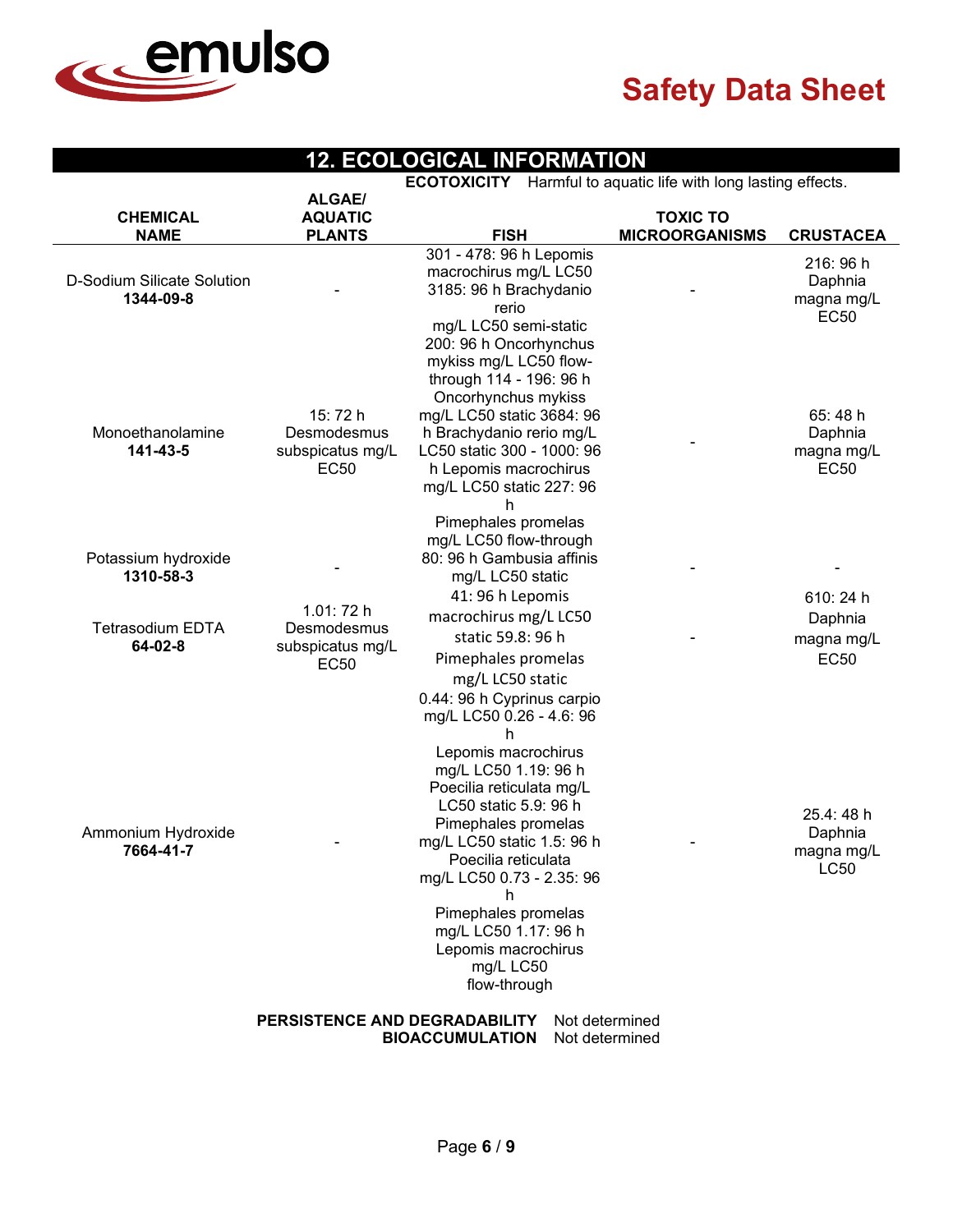

#### **MOBILITY**

|                                             | <b>Chemical Name Partition Coefficient</b> |
|---------------------------------------------|--------------------------------------------|
| Monoethanolamine                            | $-1.91$                                    |
| 141-43-5                                    |                                            |
| Glycol Ether EB                             |                                            |
| 111-76-2                                    | 0.81                                       |
| Potassium hydroxide 0.65                    |                                            |
| 1310-58-3 0.83                              |                                            |
| Ammonium Hydroxide                          |                                            |
| 7664-41-7                                   | $-1.14$                                    |
| <b>OTHER ADVERSE EFFECTS</b> Not determined |                                            |

### **13. DISPOSAL CONSIDERATIONS**

#### **WASTE TREATMENT METHODS**

| <b>WASTE DISPOSAL</b>         | Disposal should be in accordance with applicable regional,<br>national and local laws and regulations. |  |  |
|-------------------------------|--------------------------------------------------------------------------------------------------------|--|--|
| <b>CONTAMINATED PACKAGING</b> | Disposal should be in accordance with applicable regional,<br>national and local laws and regulations. |  |  |

#### **CHEMICAL NAME CALIFORNIA HAZARDOUS WASTE STATUS**

Potassium hydroxide Toxic **1310-58-3** Corrosive

# **14. TRANSPORT INFORMATION**

#### **DOT**

| UN/ID No UN1760         |                                                                         |
|-------------------------|-------------------------------------------------------------------------|
|                         | <b>Proper Shipping Name</b> Corrosive Liquid, n.o.s. (Monoethanolamine) |
| <b>Hazard Class</b> 8   |                                                                         |
| <b>Packing Group</b> II |                                                                         |

#### **IATA**

**UN/ID No** UN1760 **Proper Shipping Name** Corrosive Liquid, n.o.s. (Monoethanolamine) **Hazard Class** 8 **Packing Group** II

#### **IMDG**

| UNID NO UN1760<br><b>Hazard Class</b> 8<br><b>Packing Group</b> II | <b>Proper Shipping Name</b> Corrosive Liquid, n.o.s. (Monoethanolamine)              |
|--------------------------------------------------------------------|--------------------------------------------------------------------------------------|
|                                                                    | <b>Marine Pollutant</b> This material may meet the definition of a marine pollutant. |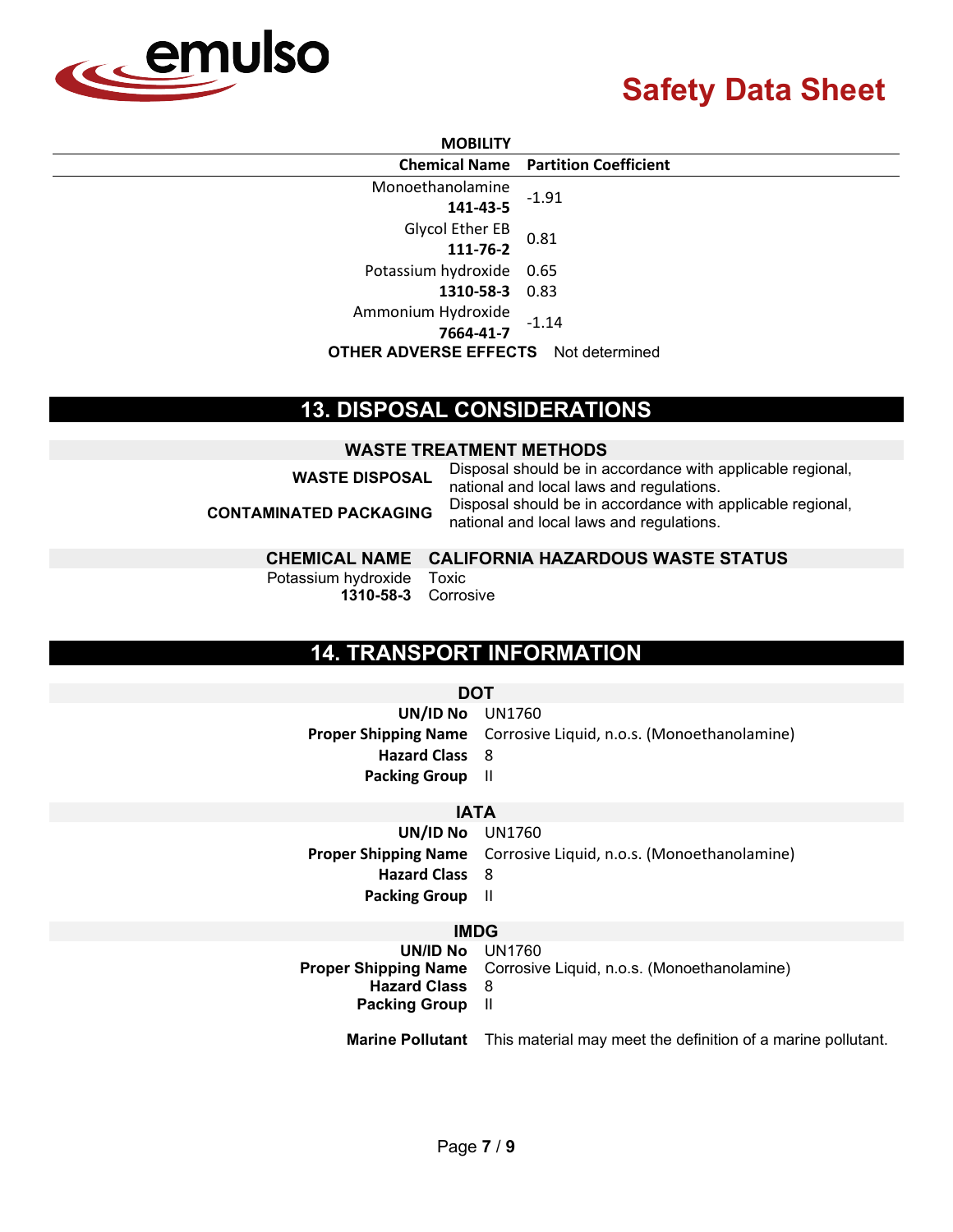

# **15. REGULATORY INFORMATION**

#### **INTERNATIONAL INVENTORIES**

| <b>Chemical Name</b>    | <b>TSCA</b> | <b>DSL</b> | <b>NDSL</b> | <b>EINECS</b> | <b>ELINCS</b> | <b>ENCS</b> | <b>IECSC</b> | <b>KECL</b> | <b>PICCS</b> | <b>AICS</b> |
|-------------------------|-------------|------------|-------------|---------------|---------------|-------------|--------------|-------------|--------------|-------------|
| Monoethanolamine        | Present     | x          |             | Present       |               | Present     |              | Present     |              |             |
| Potassium hydroxide     | Present     | x          |             | Present       |               | Present     |              | Present     |              |             |
| <b>Tetrasodium EDTA</b> | Present     | x          |             | Present       |               | Present     |              | Present     |              |             |
| Ammonium Hydroxide      | Present     | x          |             | Present       |               | Present     |              | Present     |              |             |

|                      | <b>LEGEND</b>                                                  |
|----------------------|----------------------------------------------------------------|
| TSCA                 | United States Toxic Substances Control Act Section 8(B)        |
|                      | Inventory                                                      |
|                      | <b>DSL/NDSL</b> Canadian Domestic Substances List/Non-Domestic |
|                      | Substances List                                                |
| <b>EINECS/ELINCS</b> | European Inventory of Existing/Notified Chemical Substances    |
| <b>ENCS</b>          | Japan Existing and New Chemical Substances                     |
|                      | <b>IECSC</b> China Inventory of Existing Chemical Substances   |
| KECL                 | Korean Existing and Evaluated Chemical Substances              |
| <b>PICCS</b>         | Philippines Inventory of Chemicals and Chemical Substances     |

## **U.S. FEDERAL REGULATIONS**

#### **CERCLA**

This material, as supplied, contains one or more substances regulated as a hazardous substance under the Comprehensive Environmental Response Compensation and Liability Act (CERCLA) (40 CFR 302).

| <b>Chemical Name</b>             | <b>Hazardous</b><br><b>Substances RQs</b> | <b>CERCLA/SARA RQ</b> | <b>Reportable Quantity</b><br>(RQ)        |
|----------------------------------|-------------------------------------------|-----------------------|-------------------------------------------|
| Potassium hydroxide<br>1310-58-3 | 1000 lb                                   |                       | RQ 1000 lb final RQ<br>RQ 454 kg final RQ |
| Ammonium Hydroxide<br>7664-41-7  | 100 lb                                    | 100 lb                | RQ 100 lb final RQ<br>RQ 45.4 kg final RQ |

#### **SARA 313/312 HAZARD CATEGORIES**

Section 313 of Title III of the Superfund Amendments and Reauthorization Act of 1986 (SARA). This product does not contain any chemicals which are subject to the reporting requirements of the Act and Title 40 of the Code of Federal Regulations, Part 372

#### **CLEAN WATER ACT (CWA)**

This product contains the following substances which are regulated pollutants pursuant to the Clean Water Act (40 CFR 122.21 and 40 CFR 122.42)

| <b>Chemical Name</b> | <b>CWA - Reportable</b><br><b>Quantities</b> | <b>CWA - Toxic</b><br><b>Pollutants</b> | <b>CWA - Priority</b><br><b>Pollutants</b> | <b>CWA - Hazardous</b><br><b>Substances</b> |
|----------------------|----------------------------------------------|-----------------------------------------|--------------------------------------------|---------------------------------------------|
| Potassium hydroxide  | 1000 lb                                      |                                         |                                            |                                             |
| Ammonium Hydroxide   | 100 lb                                       |                                         |                                            |                                             |